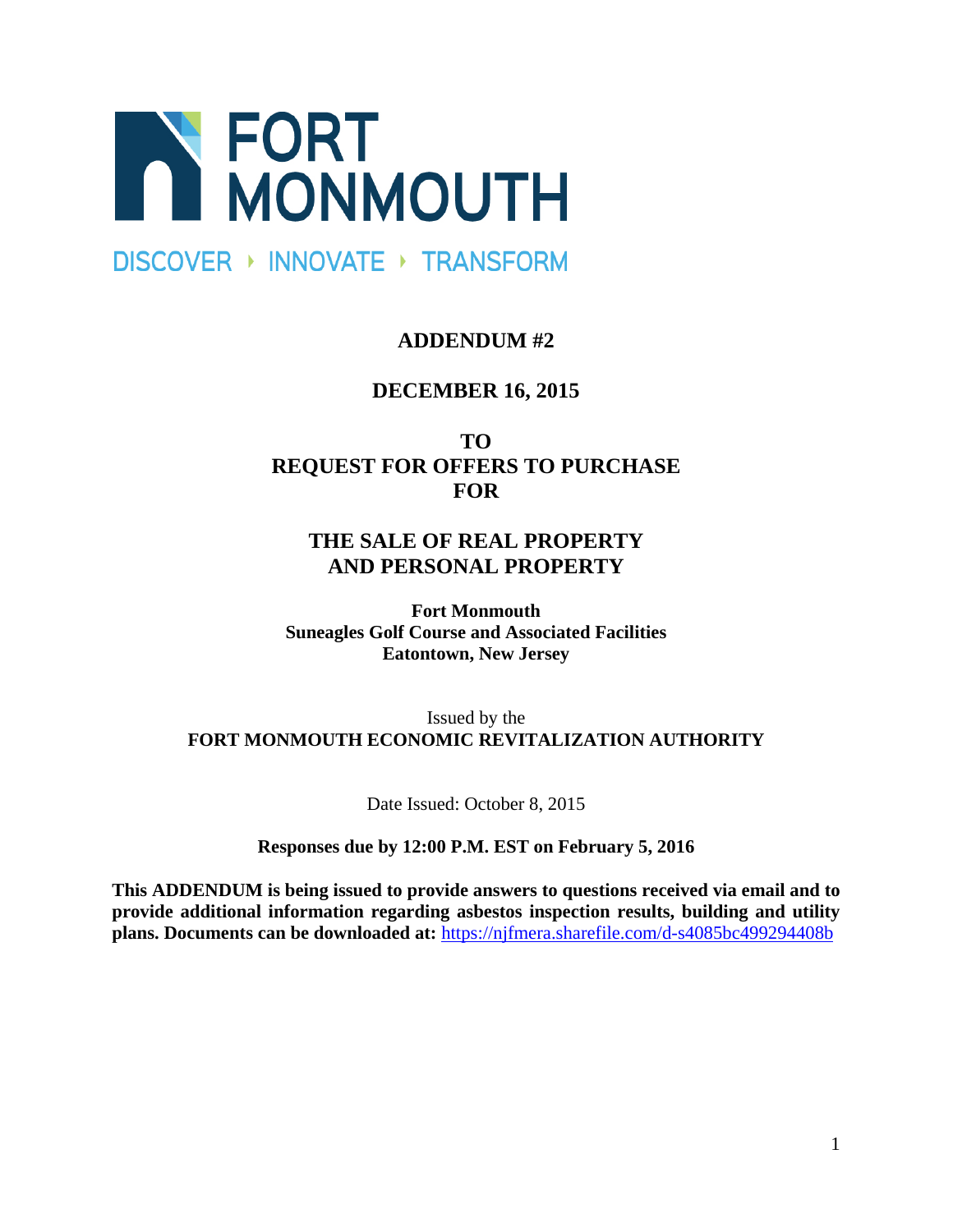### **Suneagles Q&A Received Via Email**

#### Q: **Will alternative concepts including a for-sale residential component (possibly active adult) be considered for the Sun Eagles parcel?**

A: Per the current RFOTP, Section 1.3, "proposals for using the Megill Area for a commercial use other than hospitality will be considered provided the Potential Purchaser commits to maintaining the golf course use." Alternative concepts for commercial uses will be considered but not residential.

### **Q: What does the expense side of the ledger look like at the Course?**

A: This information was made available in Addendum #1 as part of the P&L statements provided.

#### **Q: Was there ever a report done, by a third party, as to what needed to be done to the Course to bring it to first class condition?**

A: Not that FMERA or the Army is aware of.

#### **Q: Do you have a breakdown of Memberships?**

- A: Single Full  $-35$  Family Full – 11 Senior Weekday – 10 Military E Class Single – 20 Military O Class Single – 15 Military O Class Family – 1
- **Q: Do you guys have the following information: 1) Infrastructure Mapping 2) Phase I Environmentals -- Soil Samples 3) Aerial Pics Please advise.**

A: Yes - Additional infrastructure maps are included in the sharefile document link provided. An aerial was included in the RFOTP. A number of environmental reports which include information/sample data relevant to the golf course parcel can be found at the Army's "Fort Monmouth Caretaker Workforce Environmental Online Library" website. The website address is as follows: www.pica.army.mil/FtMonmouth/. The following environmental reports may be found under the specified headings:

- Heading: Other Environmental & Historical Documentation

 - Report - Investigation of Suspected Hazardous Waste Site-December 1993, Reference Sites CW-6 & CW-9